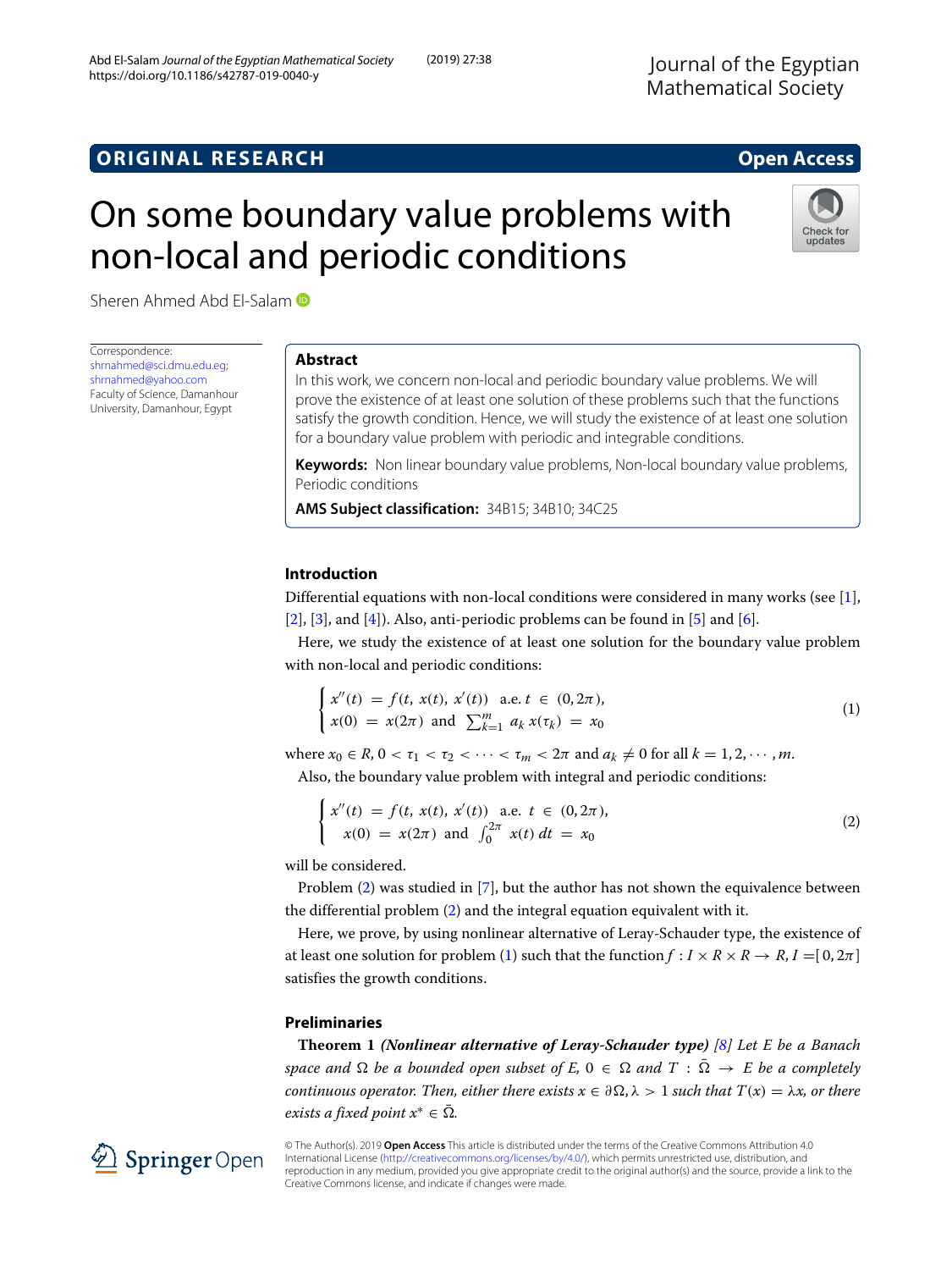Denote by *C*(*I*) the space of all continuous functions defined on the interval *I* with norm

$$
||u||_C = \sup_{t \in I} |u(t)|
$$

and by  $L_1(I)$  the space of all Lebesgue integrable functions on the interval  $I$  with norm

$$
||u||_{L_1} = \int_I |u(t)| dt.
$$

The growth condition on the function *f* means that

$$
|f(t, u)| \leq a(t) + b |u|,
$$

where  $a(t) \in L_1$ , *b* is a nonnegative constant.

# **Main results**

Let the function  $f: I \times R \times R \rightarrow R$  satisfy the following assumptions:

- (1)  $f: I \times R \times R \rightarrow R$  is measurable in  $t \in I$  for any  $(u_1, u_2) \in R \times R$
- (2)  $f: I \times R \times R \to R$  is continuous in  $(u_1, u_2) \in R \times R$  for any  $t \in I$
- (3) There exist two positive constants  $b_1$ ,  $b_2$  and a function  $c(t) \in L_1(I)$  such that

 $|f(t, u_1, u_2)| \leq c(t) + b_1 |u_1| + b_2 |u_2|$ .

# **Integral representation**

**Lemma 1** *Let the assumptions (1)–(3) be satisfied. If the solution of the boundary value problem [\(1\)](#page-0-1) exists, then it can be represented by*

$$
x(t) = A \left( x_0 - \sum_{k=1}^m a_k \int_0^{\tau_k} (\tau_k - s) y(s) ds \right) + \left( t - A \sum_{k=1}^m a_k \tau_k \right) \left( \frac{-1}{2\pi} \int_0^{2\pi} (2\pi - s) y(s) ds \right) + \int_0^t (t - s) y(s) ds,
$$

*where*

<span id="page-1-0"></span>
$$
y(t) = f(t, y_1(t), y_2(t)),
$$
\n
$$
y_1(t) = A\left(x_0 - \sum_{k=1}^m a_k \int_0^{\tau_k} (\tau_k - s) y(s) ds\right)
$$
\n
$$
+ \left(t - A \sum_{k=1}^m a_k \tau_k\right) \left(\frac{-1}{2\pi} \int_0^{2\pi} (2\pi - s) y(s) ds\right)
$$
\n
$$
+ \int_0^t (t - s) y(s) ds
$$
\nand  $y_2(t) = \frac{-1}{2\pi} \int_0^{2\pi} (2\pi - s) y(s) ds + \int_0^t y(s) ds, t \in I.$ \n
$$
(3)
$$

*Proof* Let  $y = x''(t) = f(t, x, x')$ .

 $\Box$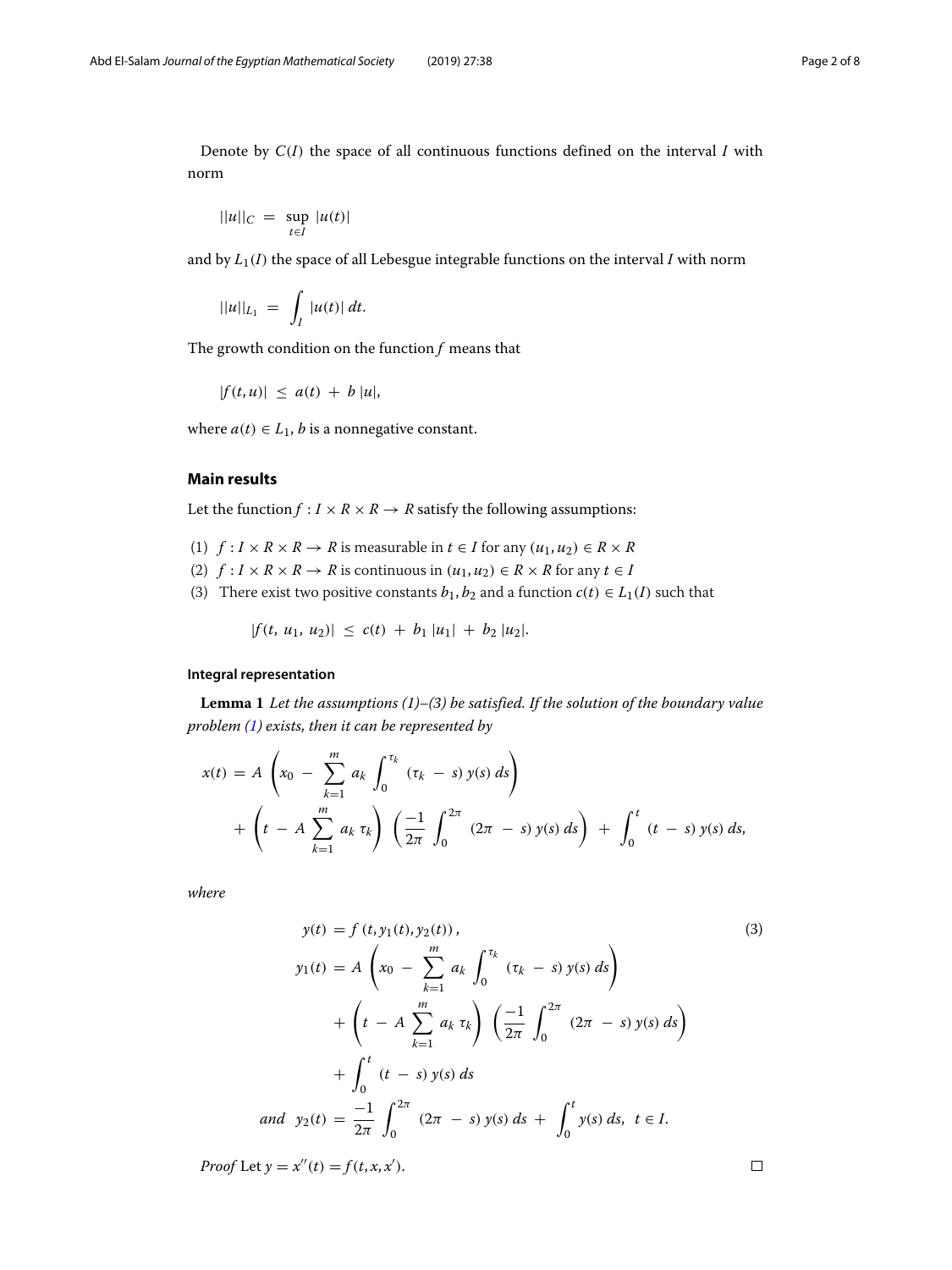Integrating both sides, we obtain

$$
x'(t) - x'(0) = \int_0^t y(s) \, ds.
$$

Integrating again, we get

$$
x(t) = x(0) + tx'(0) + \int_0^t \int_0^s y(\theta) d\theta ds
$$
  
=  $x(0) + tx'(0) + \int_0^t (t - s) y(s) ds.$ 

From the boundary condition, we obtain

$$
x'(0) = \frac{-1}{2\pi} \int_0^{2\pi} (2\pi - s) y(s) ds,
$$

then

<span id="page-2-0"></span>
$$
x'(t) = x'(0) + \int_0^t y(s) ds
$$
  
=  $\frac{-1}{2\pi} \int_0^{2\pi} (2\pi - s) y(s) ds + \int_0^t y(s) ds.$  (4)

Now,

$$
x(t) = x(0) + tx'(0) + \int_0^t (t - s) y(s) ds,
$$
  
then  $x(\tau_k) = x(0) + \tau_k x'(0) + \int_0^{\tau_k} (\tau_k - s) y(s) ds$   
and 
$$
\sum_{k=1}^m a_k x(\tau_k) = x(0) \sum_{k=1}^m a_k + \sum_{k=1}^m a_k \tau_k x'(0) + \sum_{k=1}^m a_k \int_0^{\tau_k} (\tau_k - s) y(s) ds.
$$

Take  $A = (\sum_{k=1}^{m} a_k)^{-1}$ , then

$$
x(0) = A \left( x_0 - \sum_{k=1}^m a_k \, \tau_k \, x'(0) - \sum_{k=1}^m a_k \, \int_0^{\tau_k} \, (\tau_k - s) \, y(s) \, ds \right).
$$

Substituting the values of  $x'(0)$  and  $x(0)$  in  $x(t)$ , we get

<span id="page-2-1"></span>
$$
x(t) = A \left( x_0 - \sum_{k=1}^m a_k \int_0^{\tau_k} (\tau_k - s) y(s) ds \right)
$$
  
+ 
$$
\left( t - A \sum_{k=1}^m a_k \tau_k \right) \left( \frac{-1}{2\pi} \int_0^{2\pi} (2\pi - s) y(s) ds \right) + \int_0^t (t - s) y(s) ds.
$$
 (5)

Inserting [\(4\)](#page-2-0) and [\(5\)](#page-2-1) in  $x''(t) = f(t, x(t), x'(t))$ , we get

$$
y(t) = f(t, y_1(t), y_2(t))
$$
  
=  $f\left(t, A\left(x_0 - \sum_{k=1}^m a_k \int_0^{\tau_k} (\tau_k - s) y(s) ds\right) + \left(t - A \sum_{k=1}^m a_k \tau_k\right) \left(\frac{-1}{2\pi} \int_0^{2\pi} (2\pi - s) y(s) ds\right) + \int_0^t (t - s) y(s) ds, \frac{-1}{2\pi} \int_0^{2\pi} (2\pi - s) y(s) ds + \int_0^t y(s) ds\right), t \in [0, 2\pi].$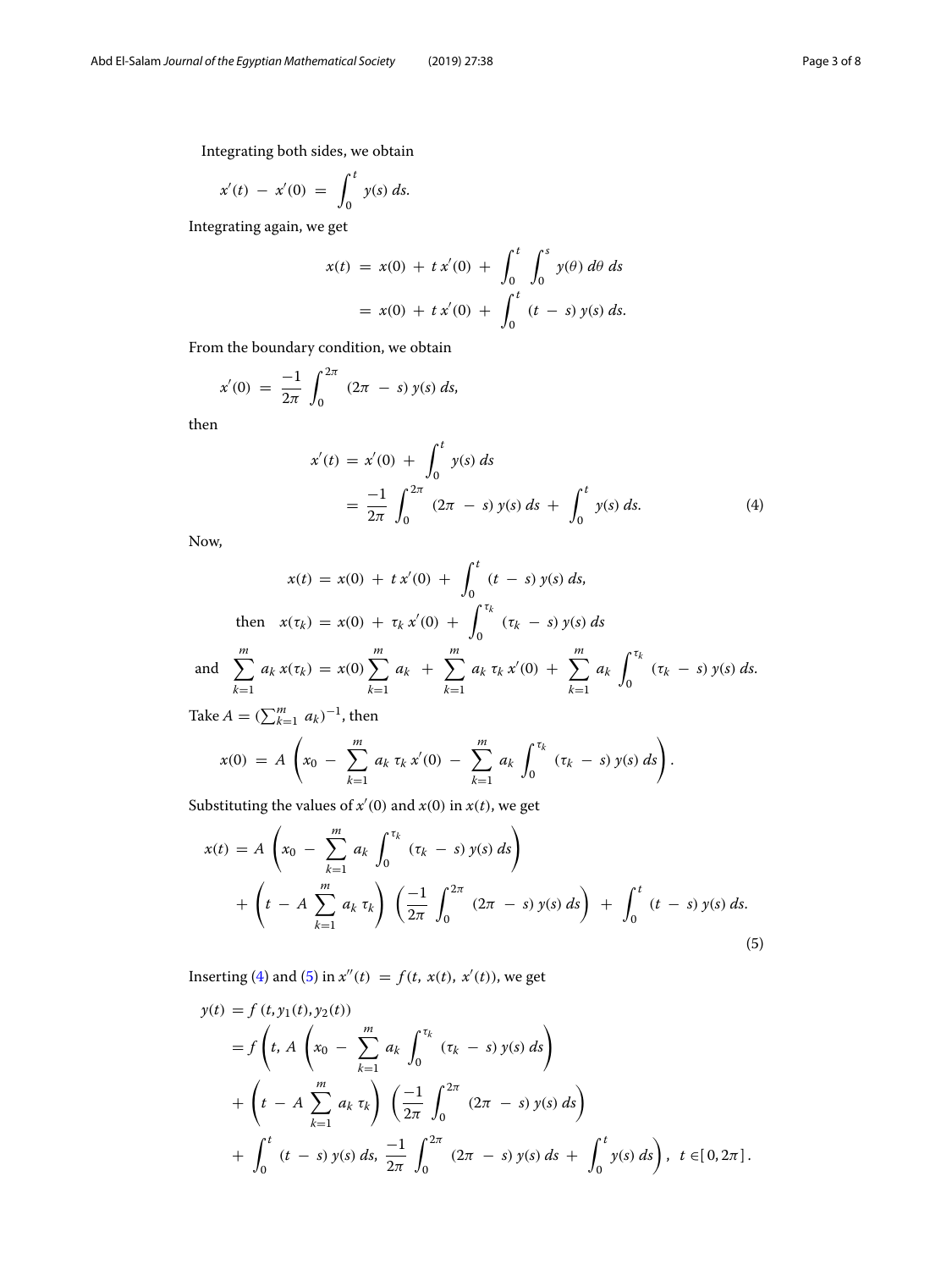# **Existence of solution**

Define the operator *T* by

$$
T y(t) = f(t, y_1(t), y_2(t)), t \in I
$$

where

$$
y_1(t) = A \left( x_0 - \sum_{k=1}^m a_k \int_0^{\tau_k} (\tau_k - s) y(s) ds \right)
$$
  
+ 
$$
\left( t - A \sum_{k=1}^m a_k \tau_k \right) \left( \frac{-1}{2\pi} \int_0^{2\pi} (2\pi - s) y(s) ds \right)
$$
  
+ 
$$
\int_0^t (t - s) y(s) ds
$$

and

$$
y_2(t) = \frac{-1}{2\pi} \int_0^{2\pi} (2\pi - s) y(s) ds + \int_0^t y(s) ds.
$$

Firstly, we prove that the functional Eq. [\(3\)](#page-1-0) has at least one solution  $y \in L_1(I)$ ; in order to do that, we will show that the operator *T* has a fixed point  $y \in L_1(I)$ .

<span id="page-3-0"></span>**Theorem 2** *Let the function*  $f: I \times R \times R \rightarrow R$  *satisfy the assumptions* (1)–(3) *and the following assumption:*

(4) Every solution  $y(.) \in L_1(I)$  to the equation

$$
y(t) = \gamma f(t, y_1(t), y_2(t))
$$
 a.e. on  $I, \gamma \in (0, 1)$ 

satisfies  $||y||_{L_1} \neq r$  (*r* is arbitrary but fixed).

*Then the operator T has a fixed point*  $y \in L_1(I)$ *, which is a solution to Eq. [\(3\)](#page-1-0).* 

*Proof* Let *y* be an arbitrary element in the open set  $B_r = \{y : ||y||_{L_1} < r$ ,

<span id="page-3-1"></span> $r = \frac{||c||_{L_1} + 2\pi b_1|A||x_0|}{1-(8\pi^2 b_1 + 2\pi b_1|A||\sum_{k=1}^m a_k \tau_k|+4\pi b_2)} > 0$ . Then from the assumptions (1)–(3), we have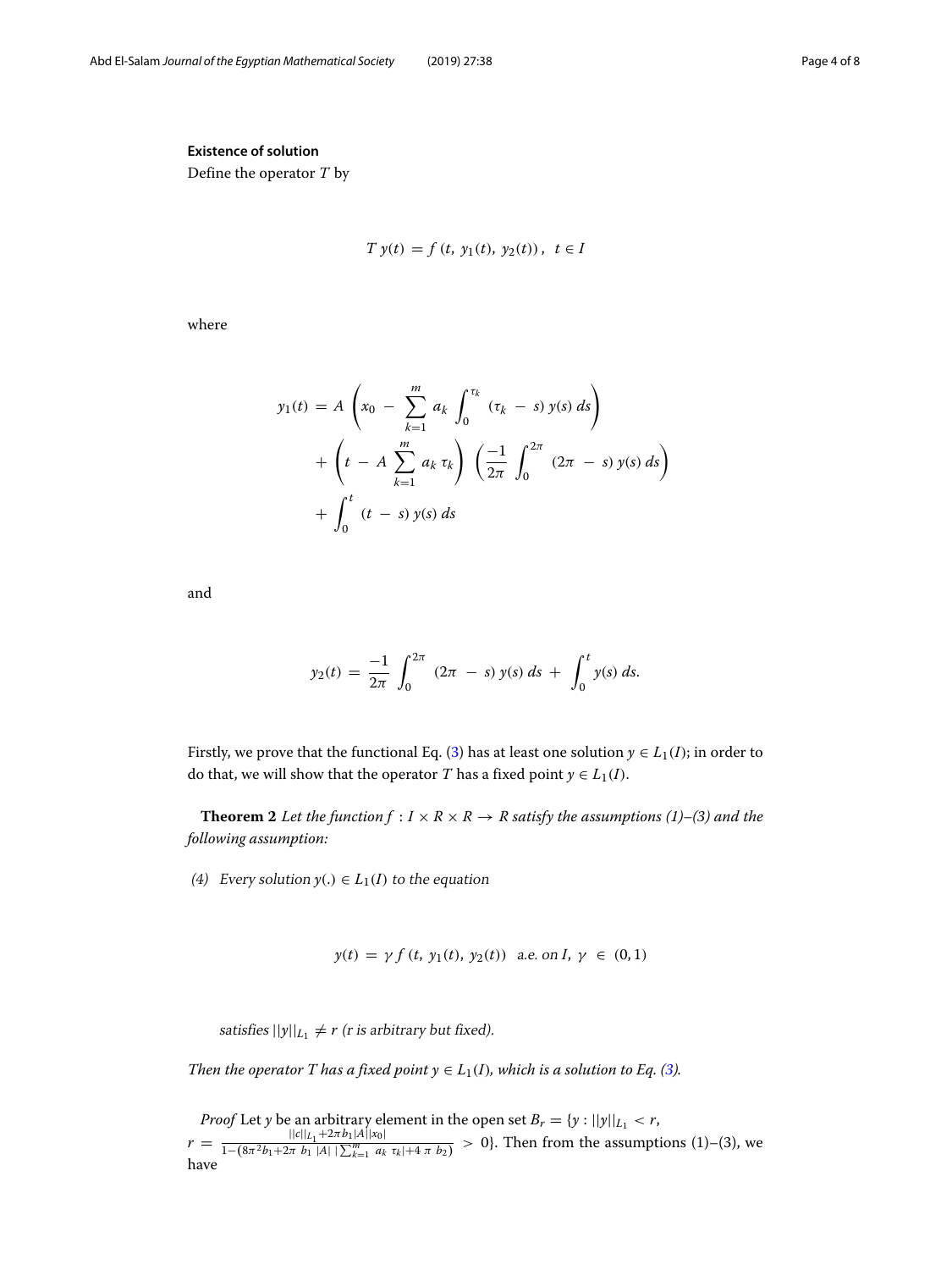$$
||7y||_{L_{1}} = \int_{0}^{2\pi} |f(t,y)(t)| dt
$$
\n
$$
\leq \int_{0}^{2\pi} |f(t,y)(t)-g(t)| dt
$$
\n
$$
\leq |f(t)| + b_{1} |f(t)| + b_{2} |f(t)| dt
$$
\n
$$
\leq ||t||_{L_{1}} + b_{1} \int_{0}^{2\pi} |y_{1}(t)| dt + b_{2} \int_{0}^{2\pi} |y_{2}(t)| dt
$$
\n
$$
\leq ||t||_{L_{1}} + b_{1} \int_{0}^{2\pi} |A| \left(\frac{x_{0}}{x_{0}} - \sum_{k=1}^{m} a_{k} \int_{0}^{t_{k}} (x_{k} - s) y(s) ds\right)
$$
\n
$$
+ \left(t - A \sum_{k=1}^{m} a_{k} x_{k}\right) \left(\frac{-1}{2\pi} \int_{0}^{2\pi} (2\pi - s) y(s) ds\right)
$$
\n
$$
+ \int_{0}^{t} (t - s) y(s) ds \left| dt + b_{2} \int_{0}^{2\pi} \left| \frac{-1}{2\pi} \int_{0}^{2\pi} (2\pi - s) y(s) ds + \int_{0}^{t} y(s) ds \right| dt
$$
\n
$$
\leq ||t||_{L_{1}} + b_{1} \int_{0}^{2\pi} \left| \left(t - A \sum_{k=1}^{m} a_{k} x_{k}\right) \left(\frac{-1}{2\pi} \int_{0}^{2\pi} (2\pi - s) y(s) ds\right) \right| dt
$$
\n
$$
+ b_{1} \int_{0}^{2\pi} \left| \left(t - A \sum_{k=1}^{m} a_{k} x_{k}\right) \left(\frac{-1}{2\pi} \int_{0}^{2\pi} (2\pi - s) y(s) ds\right) \right| dt
$$
\n
$$
+ b_{2} \int_{0}^{2\pi} \left| \left(t - A \sum_{k=1}^{m} a_{k} x_{k}\right| \left(\frac{-1}{2\pi} \int_{0}^{2\pi} (2\pi - s) y(s) ds\right) \right| dt
$$
\n
$$
+ b_{2} \int_{0}^{2\pi} \left| \left(t - A \sum_{k=1}^{m} a_{k} x_{k}\right| \
$$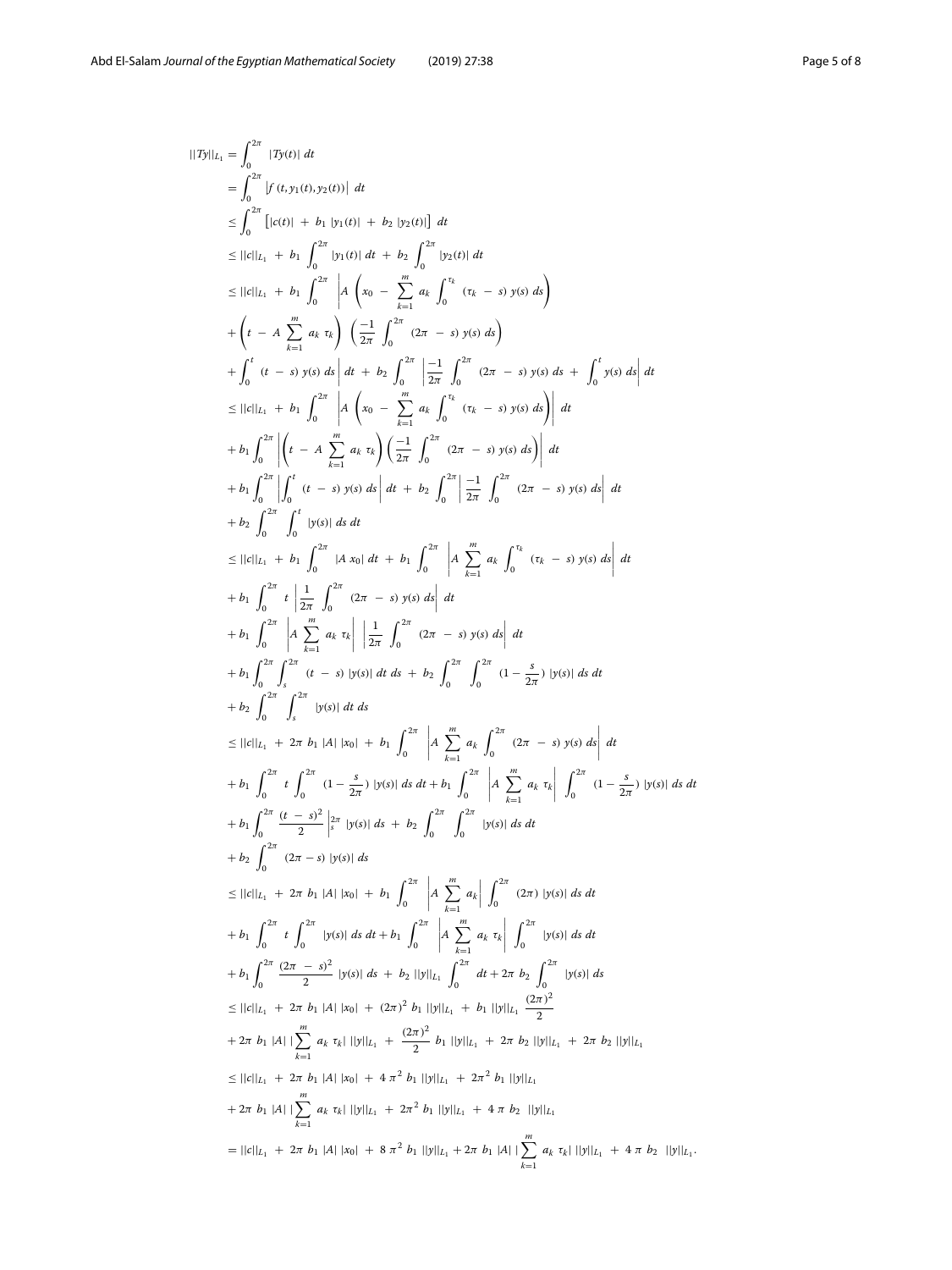The above inequality means that the operator *T* maps  $B_r$  into  $L_1$ .

Also, from assumption (2), we deduce that *T* maps  $B_r$  continuously into  $L_1(I)$ .

Now, we will use Kolmogorov compactness criterion (see [\[9\]](#page-7-8)) to show that *T* is compact. So, let  $\aleph$  be a bounded subset of  $B_r$ . Then  $T(\aleph)$  is bounded in  $L_1(I)$ . Now we show that  $(Ty)_h \rightarrow Ty$  in  $L_1(I)$  as  $h \rightarrow 0$ , uniformly with respect to  $Ty \in T \; \aleph$ . Indeed:

$$
|| (Ty)_h - Ty||_{L_1} = \int_0^{2\pi} | (Ty)_h(t) - (Ty)(t) | dt
$$
  
=  $\int_0^{2\pi} \left| \frac{1}{h} \int_t^{t+h} (Ty)(s) ds - (Ty)(t) \right| dt$   
 $\leq \int_0^{2\pi} \left( \frac{1}{h} \int_t^{t+h} | (Ty)(s) - (Ty)(t) | ds \right) dt$   
 $\leq \int_0^{2\pi} \frac{1}{h} \int_t^{t+h} | f(s, y_1(s), y_2(s)) - f(t, y_1(t), y_2(t)) | ds dt.$ 

Since

$$
||f||_{L_1} \leq ||c||_{L_1} + 2\pi b_1 |A| |x_0| + 8 \pi^2 b_1 ||y||_{L_1} + 2\pi b_1 |A| |\sum_{k=1}^m a_k \tau_k| ||y||_{L_1} + 4 \pi b_2 ||y||_{L_1},
$$

we have that  $f$  in  $L_1(I)$ . So, we have (see [\[10\]](#page-7-9))

$$
\frac{1}{h}\int_{t}^{t+h} |f(s,y_1(s), y_2(s)) - f(t,y_1(t), y_2(t))| ds \to 0,
$$

for a.e.  $t \in I$ . So,  $T(\aleph)$  is relatively compact, that is, *T* is a compact operator.

Now from assumption (4) and Theorem [1,](#page-0-2) we get that *T* has a fixed point  $y \in L_1(I)$ .

**Theorem 3** *If the assumptions of Theorem [2](#page-3-0) are satisfied, then the periodic and non-local boundary value problem [\(1\)](#page-0-1)* has at least one solution  $x \in C^1(I)$ .

*Proof* Let  $x(t)$  be a solution of  $(5)$ 

$$
x(t) = A \left( x_0 - \sum_{k=1}^m a_k \int_0^{\tau_k} (\tau_k - s) y(s) ds \right) + \left( t - A \sum_{k=1}^m a_k \tau_k \right) \left( \frac{-1}{2\pi} \int_0^{2\pi} (2\pi - s) y(s) ds \right) + \int_0^t (t - s) y(s) ds,
$$

by differentiation, we obtain

$$
x'(t) = \frac{-1}{2\pi} \int_0^{2\pi} (2\pi - s) y(s) ds + \int_0^t y(s) ds.
$$

Since Theorem [2](#page-3-0) proved that  $y \in L_1(I)$ , then by differentiating again, we get

$$
x''(t) = y(t) = f(t, x(t), x'(t)).
$$

Substituting respectively by  $x = 0$  and  $x = 2\pi$  in [\(5\)](#page-2-1), we get

$$
x(0) = A\left(x_0 - \sum_{k=1}^m a_k \int_0^{\tau_k} (\tau_k - s) y(s) ds\right) + \left(-A\sum_{k=1}^m a_k \tau_k\right) \left(\frac{-1}{2\pi} \int_0^{2\pi} (2\pi - s) y(s) ds\right)
$$
(6)

 $\Box$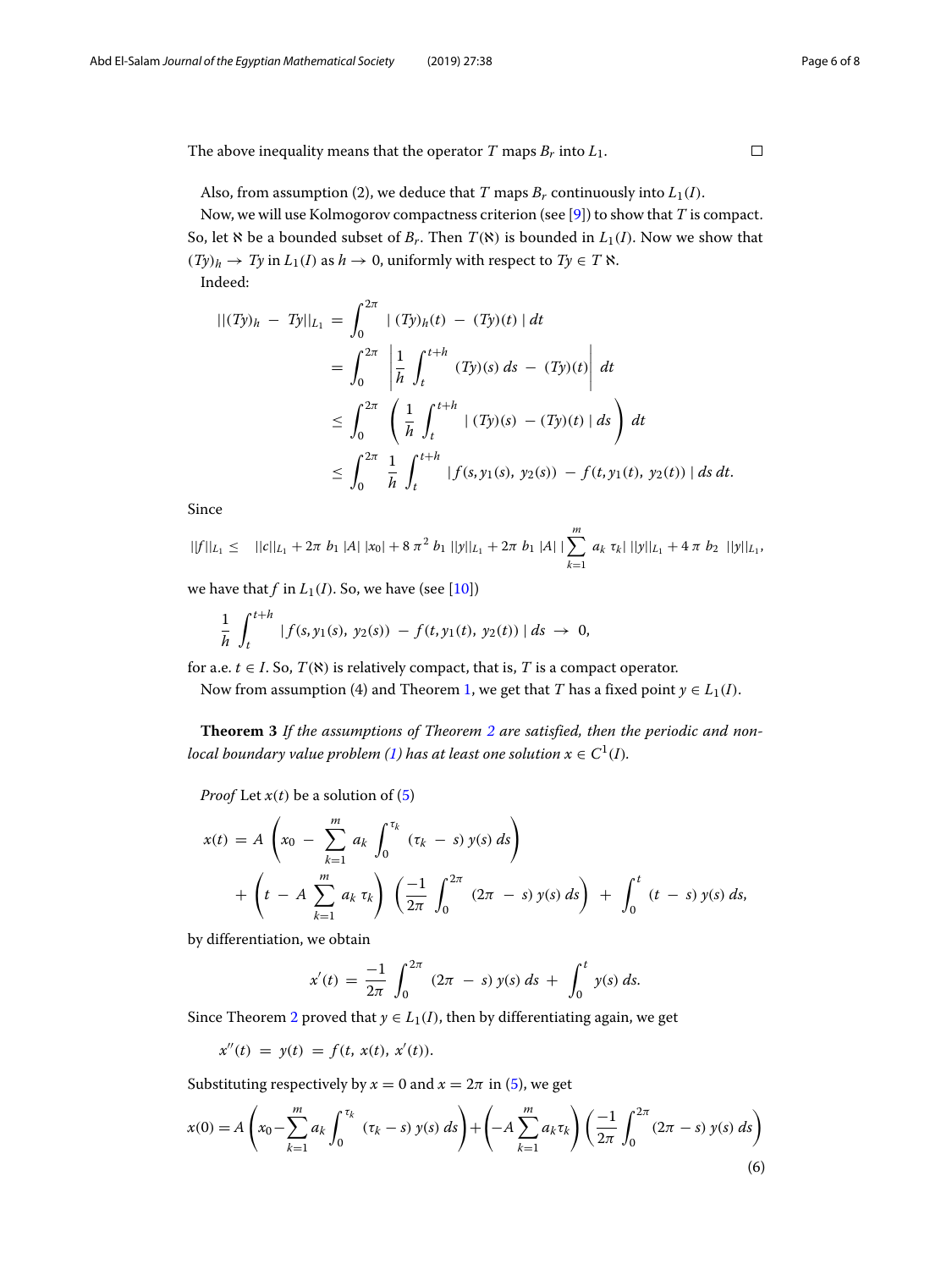$\Box$ 

<span id="page-6-0"></span>and

$$
x(2\pi) = A \left( x_0 - \sum_{k=1}^m a_k \int_0^{\tau_k} (\tau_k - s) y(s) ds \right)
$$
  
+ 
$$
\left( 2\pi - A \sum_{k=1}^m a_k \tau_k \right) \left( \frac{-1}{2\pi} \int_0^{2\pi} (2\pi - s) y(s) ds \right) + \int_0^{2\pi} (2\pi - s) y(s) ds
$$
  
= 
$$
A \left( x_0 - \sum_{k=1}^m a_k \int_0^{\tau_k} (\tau_k - s) y(s) ds \right) + \left( -A \sum_{k=1}^m a_k \tau_k \right) \left( \frac{-1}{2\pi} \int_0^{2\pi} (2\pi - s) y(s) ds \right).
$$
  
(7)

From [\(6\)](#page-3-1) and [\(7\)](#page-6-0), we get  $x(0) = x(2\pi)$ .

<span id="page-6-1"></span>Also,

$$
x(\tau_k) = A \left( x_0 - \sum_{k=1}^m a_k \int_0^{\tau_k} (\tau_k - s) y(s) ds \right)
$$
  
+  $\left( \tau_k - A \sum_{k=1}^m a_k \tau_k \right) \left( \frac{-1}{2\pi} \int_0^{2\pi} (2\pi - s) y(s) ds \right) + \int_0^{\tau_k} (\tau_k - s) y(s) ds,$   
 $a_k x(\tau_k) = a_k A \left( x_0 - \sum_{k=1}^m a_k \int_0^{\tau_k} (\tau_k - s) y(s) ds \right)$   
+  $a_k \left( \tau_k - A \sum_{k=1}^m a_k \tau_k \right) \left( \frac{-1}{2\pi} \int_0^{2\pi} (2\pi - s) y(s) ds \right) + a_k \int_0^{\tau_k} (\tau_k - s) y(s) ds,$   
 $\sum_{k=1}^m a_k x(\tau_k) = \sum_{k=1}^m a_k A \left( x_0 - \sum_{k=1}^m a_k \int_0^{\tau_k} (\tau_k - s) y(s) ds \right)$   
+  $\sum_{k=1}^m a_k \left( \tau_k - A \sum_{k=1}^m a_k \tau_k \right) \left( \frac{-1}{2\pi} \int_0^{2\pi} (2\pi - s) y(s) ds \right) + \sum_{k=1}^m a_k \int_0^{\tau_k} (\tau_k - s) y(s) ds$   
=  $x_0$ .

Then the periodic and non-local boundary value problem [\(1\)](#page-0-1) is equivalent to the integral Eq. [\(5\)](#page-2-1). Hence problem [\(1\)](#page-0-1) has at least one solution  $x \in C^1(I)$ .

**Theorem 4** *If f* :  $I \times R \times R \rightarrow R$  *satisfies the assumptions of Theorem [2,](#page-3-0) then the boundary value problem [\(2\)](#page-0-0) has at least one solution*  $x \in C^1(I)$ *, and its solution is given by* 

$$
x(t) = \frac{1}{2\pi} \left( x_0 - \int_0^{2\pi} \frac{(2\pi - s)^2}{2} y(s) ds \right) + (t - \pi) \left( \frac{-1}{2\pi} \int_0^{2\pi} (2\pi - s) y(s) ds \right) + \int_0^t (t - s) y(s) ds.
$$
 (8)

*Also,*

$$
x'(t) = x'(0) + \int_0^t y(s) ds
$$
  
=  $\frac{-1}{2\pi} \int_0^{2\pi} (2\pi - s) y(s) ds + \int_0^t y(s) ds.$ 

*Proof* If we take  $a_k = t_k - t_{k-1}, \tau_k \in (t_{k-1}, t_k)$  and  $0 < t_1 < t_2 < ... < 2\pi$ , we get

$$
\sum_{k=1}^{m} (t_k - t_{k-1}) x(\tau_k) = x_0.
$$